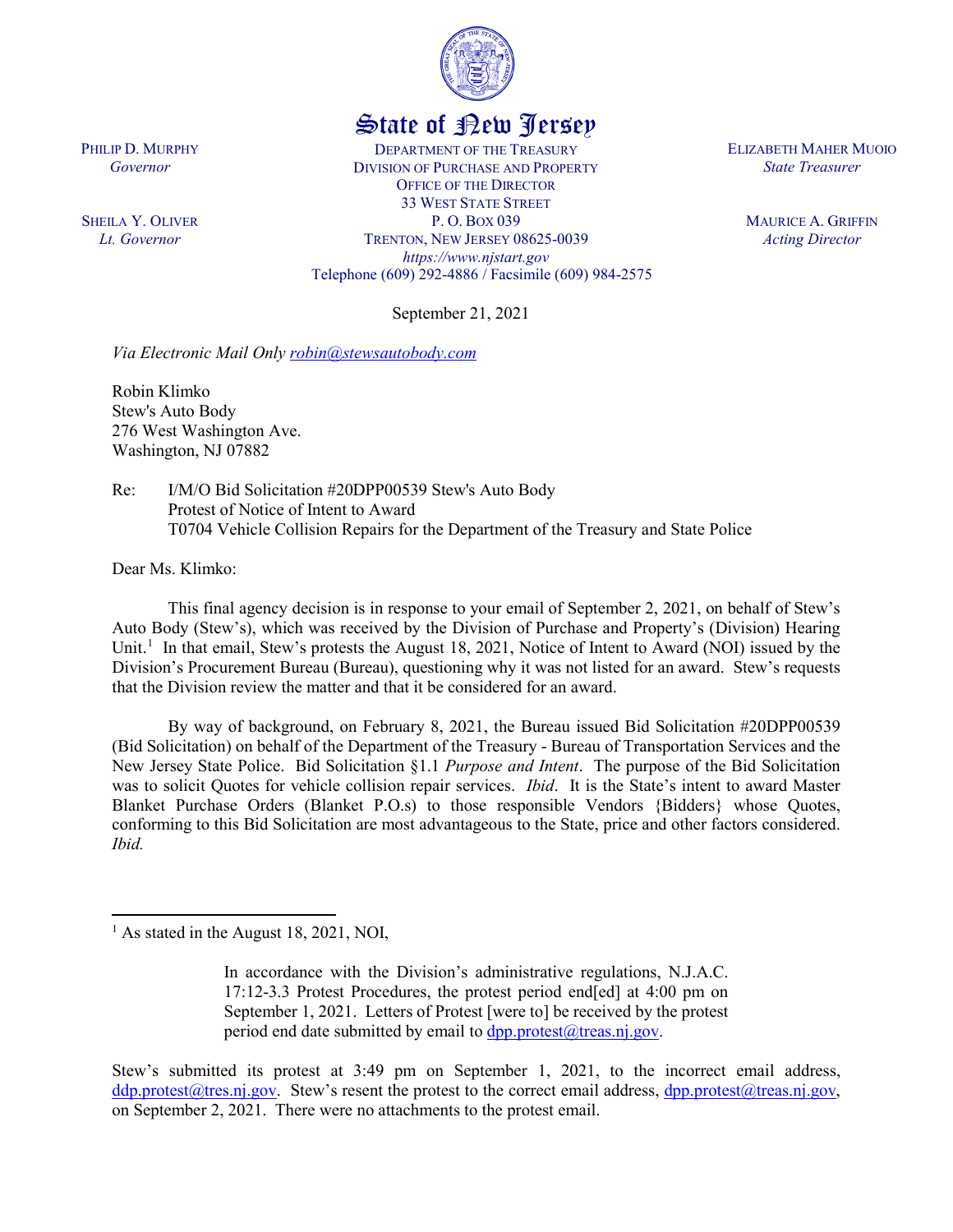On March 19, 2021, the Bureau issued Bid Amendment #1 to the subject Bid Solicitation. This Bid Amendment #1 provided answers to questions received from potential Vendors {Bidders}, and included a Revised Bid Solicitation, a Revised State-Supplied Price Sheet, and a list of all attendees of the Optional Pre-Quote Conference.

On March 30, 2021, the Division's Proposal Review Unit opened twenty-eight Quotes which were received by the submission deadline of 2:00 pm eastern time. After conducting a review of the Quotes received, the Division's Proposal Review Unit issued a Notice of Proposal Rejection to Stew's for failing to submit a completed *Ownership Disclosure Form* with its Quote. In response to the Notice of Proposal Rejection, on April 8, 2021, Stew's sent a protest email to the Division's Hearing Unit stating:

> Please accept our apologies, in filling out our bid application, somehow our attachment which was filled out, got sent over blank, enclosed is the correct file. Please accept this corrected form as the completed information need for our bid.

With the protest, Stew's included the completed *Ownership Disclosure Form*. On April 13, 2021, the Division issued a final agency decision on the merits of that protest, ultimately sustaining the rejection of Stew's Quote. The Division reasoned that allowing Stew's to submit the *Ownership Disclosure Form* after bid opening would violate the Legislative requirement outlined in N.J.S.A. 52:25-24.2.

The Division's Proposal Review Unit then released the Quotes to the Bureau for review and evaluation consistent with Bid Solicitation Section 6.7 *Evaluation Criteria*. The Bureau completed its review and issued a recommendation report indicating the Vendors {Bidders} to be awarded Blanket P.O.s. The Bureau subsequently issued the NOI on August 18, 2021.

On September 2, 2021, Stew's submitted a protest of the Bureau's NOI. Specifically, Stew's states:

When we did our bid, all of our paper work was scanned and completed, so we sent it forward, then we received notice that the ownership disclosure was missing. I then rescanned and resent it. On or about March 19, 2021 we received email stating that our amendment was received, so now we find out we were not awarded a bid and we are wondering why. since the paper was received we are asking to please be reconsidered for the contract.

In consideration of Stew's renewed protest dated September 1, 2021, (but received September 2, 2021), the Division has again reviewed the record of this procurement, including the Bid Solicitation, Stew's Quote and two protests, the relevant statutes, regulations and case law. The review of the record has provided the Division with the information necessary to determine the facts of this matter and to render an informed final agency decision on the merits of the September 1, 2021, protest.

As noted in the April 13, 2021 final agency decision, the Division's administrative regulations establish certain requirements that must be met in order for a Quote to be accepted. If the requirements are not met, a Quote must be rejected to maintain the equal footing of all Vendors {Bidders} and to ensure the integrity of the State's bidding process. The regulations provide in relevant part that "the bidder's proposal  $shall<sup>2</sup>$  $shall<sup>2</sup>$  $shall<sup>2</sup>$ ... [c]ontain all RFP-required certifications, forms, and attachments, completed and signed as required." N.J.A.C. 17:12-2.2(a), emphasis added.

<span id="page-1-0"></span>l <sup>2</sup> "Shall - Denotes that which is a mandatory requirement." Bid Solicitation Section 2.2 *General Definitions*.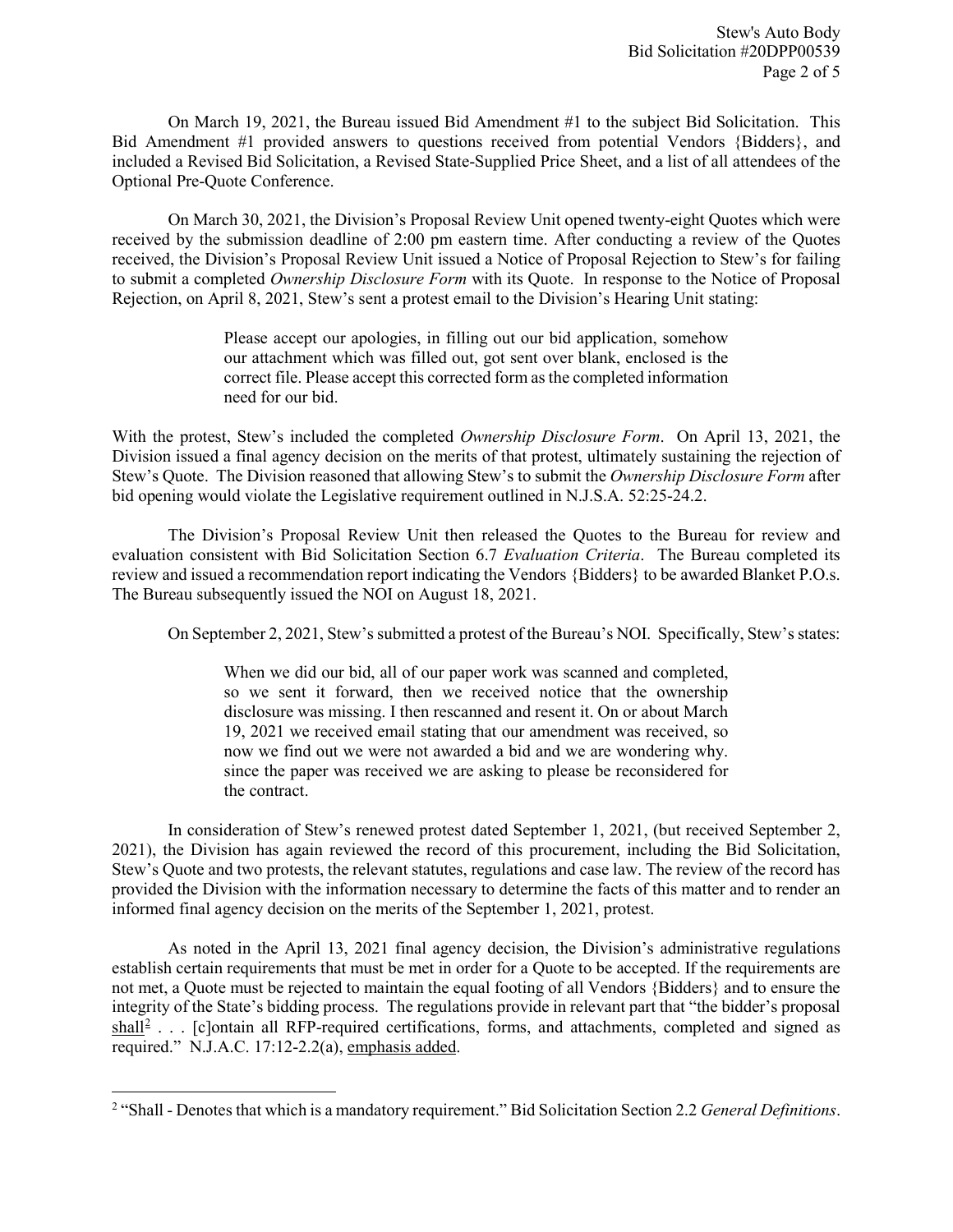Stew's Auto Body Bid Solicitation #20DPP00539 Page 3 of 5

The Bid Solicitation for the subject procurement states in pertinent part that a "Vendor's {Bidder's} failure to complete, sign and submit the forms in Section 4.4.1.2 shall be cause to reject its Quote as nonresponsive." Bid Solicitation § 4.4.1.2 *NJ Standard Bid Solicitation Forms Required With The Quote*. Among those forms required to be submitted with the Quote is the *Ownership Disclosure Form.* As part of the Bid Solicitation documents, and to ease the Vendor's {Bidder's} compliance with the statutory requirements, the Division provides a copy of the *Ownership Disclosure Form* to be filled out and completed by the Vendor {Bidder} and submitted with its Quote.

A review of the record of this procurement reveals that on March 30, 2021, Stew's submitted Quote No. 00005518. Stew's did upload the *Ownership Disclosure Form* with the Quote. However, as shown on the screenshot below, the *Ownership Disclosure Form* was blank, but for the Bid Solicitation number which had been pre-filed in by the Bureau prior to posting the *Ownership Disclosure Form* to *NJSTART* with the other Bid Solicitation documents.

|                                      | <b>STATE OF NEW JERSEY</b>                                                                                                                                                         | <b>DEPARTMENT OF THE TREASURY</b><br><b>DIVISION OF PURCHASE AND PROPERTY</b> |                         |              |            |  |  |
|--------------------------------------|------------------------------------------------------------------------------------------------------------------------------------------------------------------------------------|-------------------------------------------------------------------------------|-------------------------|--------------|------------|--|--|
|                                      | 33 WEST STATE STREET, P.O. BOX 230<br>TRENTON, NEW JERSEY 08625-0230                                                                                                               |                                                                               |                         |              |            |  |  |
|                                      |                                                                                                                                                                                    | <b>OWNERSHIP DISCLOSURE FORM</b>                                              |                         |              |            |  |  |
| <b>BID SOLICITATION #:</b>           | 20DPP00539                                                                                                                                                                         |                                                                               | <b>VENDOR {BIDDER}:</b> |              |            |  |  |
|                                      | ALL PARTIES ENTERING INTO A CONTRACT WITH THE STATE ARE REQUIRED TO PROVIDE THE<br>PLEASE NOTE THAT IF THE VENDOR/BIDDER IS A NON-PROFIT ENTITY, THIS FORM IS NOT REQUIRED.        | INFORMATION REQUESTED PURSUANT TO N.J.S.A. 52:25-24.2.                        |                         |              |            |  |  |
|                                      |                                                                                                                                                                                    | <b>PART 1</b>                                                                 |                         | <b>YES</b>   |            |  |  |
|                                      |                                                                                                                                                                                    |                                                                               |                         |              |            |  |  |
|                                      | Are there any individuals, partners, members, stockholders, corporations, partnerships, or limited<br>liability companies owning a 10% or greater interest in the Vendor {Bidder}? |                                                                               |                         | $\mathbf{m}$ | <b>COL</b> |  |  |
| <b>NAME</b>                          | greater interest therein; or, (c) all members in the limited liability company who own a 10 percent or greater interest therein.                                                   |                                                                               |                         |              |            |  |  |
| <b>ADDRESS 1</b>                     |                                                                                                                                                                                    |                                                                               |                         |              |            |  |  |
|                                      |                                                                                                                                                                                    |                                                                               |                         |              |            |  |  |
| <b>ADDRESS 2</b>                     |                                                                                                                                                                                    |                                                                               |                         |              |            |  |  |
| <b>CITY</b>                          |                                                                                                                                                                                    | <b>STATE</b>                                                                  |                         | <b>ZIP</b>   |            |  |  |
|                                      |                                                                                                                                                                                    |                                                                               |                         |              |            |  |  |
| <b>NAME</b><br><b>ADDRESS 1</b>      |                                                                                                                                                                                    |                                                                               |                         |              |            |  |  |
| <b>ADDRESS 2</b>                     |                                                                                                                                                                                    |                                                                               |                         |              |            |  |  |
| <b>CITY</b>                          |                                                                                                                                                                                    | <b>STATE</b>                                                                  |                         | <b>ZIP</b>   |            |  |  |
|                                      |                                                                                                                                                                                    |                                                                               |                         |              |            |  |  |
| <b>NAME</b>                          |                                                                                                                                                                                    |                                                                               |                         |              |            |  |  |
| <b>ADDRESS 1</b><br><b>ADDRESS 2</b> |                                                                                                                                                                                    |                                                                               |                         |              |            |  |  |
| <b>CITY</b>                          |                                                                                                                                                                                    | <b>STATE</b>                                                                  |                         | <b>ZIP</b>   |            |  |  |
|                                      |                                                                                                                                                                                    |                                                                               |                         |              |            |  |  |
| <b>NAME</b>                          |                                                                                                                                                                                    |                                                                               |                         |              |            |  |  |
| <b>ADDRESS 1</b>                     |                                                                                                                                                                                    |                                                                               |                         |              |            |  |  |
| <b>ADDRESS 2</b><br><b>CITY</b>      |                                                                                                                                                                                    | <b>STATE</b>                                                                  |                         | <b>ZIP</b>   |            |  |  |
|                                      |                                                                                                                                                                                    |                                                                               |                         |              |            |  |  |
| <b>NAME</b>                          |                                                                                                                                                                                    |                                                                               |                         |              |            |  |  |
| <b>ADDRESS 1</b>                     |                                                                                                                                                                                    |                                                                               |                         |              |            |  |  |
| <b>ADDRESS 2</b><br><b>CITY</b>      |                                                                                                                                                                                    | <b>STATE</b>                                                                  |                         | <b>ZIP</b>   |            |  |  |

As an alternative to the submission of the *Ownership Disclosure Form*, as noted in Bid Solicitation Section 4.4.1.2.1, Vendors {Bidders} using *NJSTART* to submit a Quote are required to make the appropriate certification regarding ownership disclosure on the "Maintain Terms and Categories" Tab within its profile. With respect to ownership, Vendors {Bidders} are able to select from the following descriptors: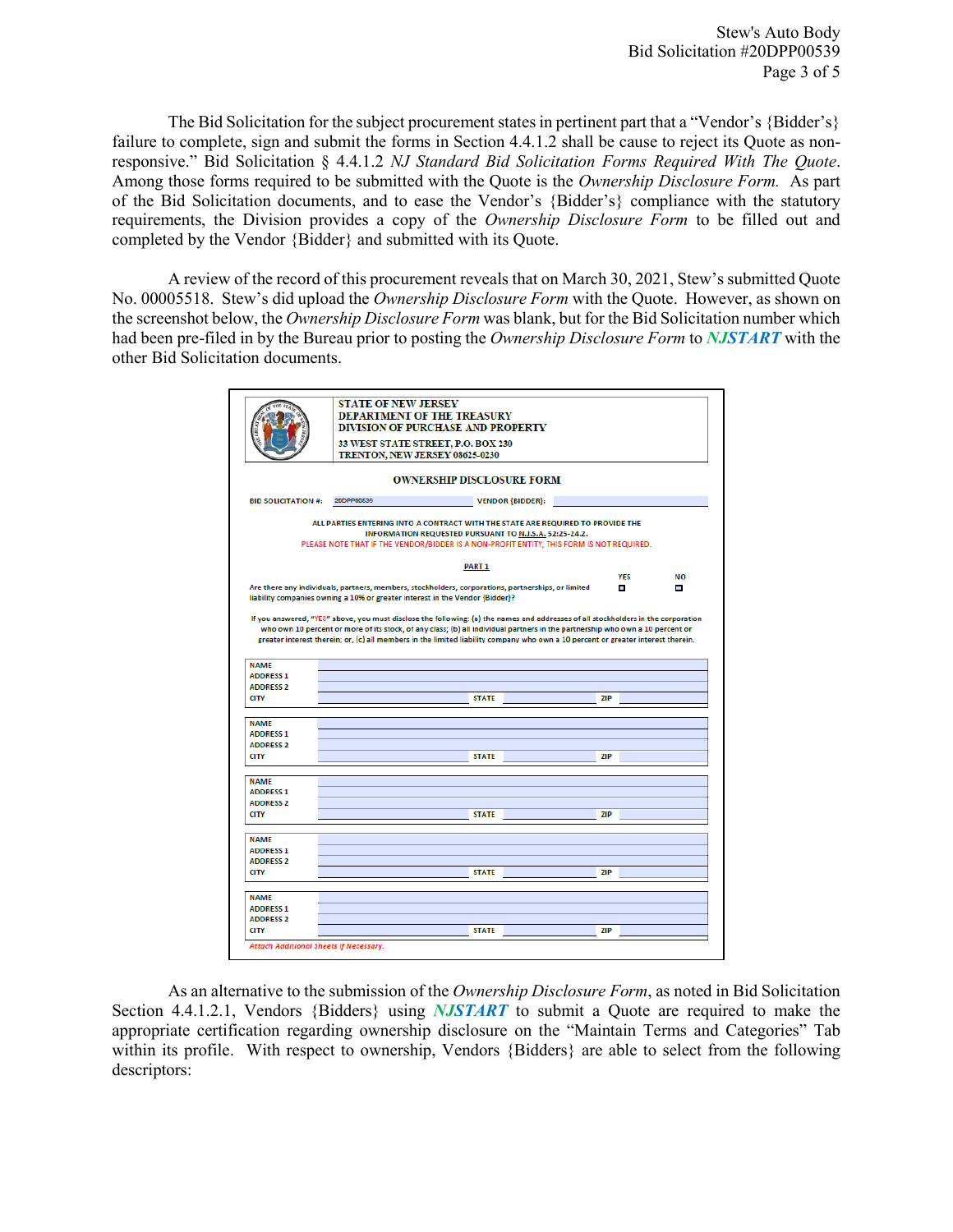|        | Description: N.J.S.A. 52:25-24.2 requires disclosure of the names and addresses of those individuals, partnerships and/or corporations<br>owning a 10% or greater interest in the bidding entity ("interest owners"). Further, if any of these interest owners is itself a partnership<br>or corporation, you must disclose the names and addresses of the interest owners of that partnership or corporation. |
|--------|----------------------------------------------------------------------------------------------------------------------------------------------------------------------------------------------------------------------------------------------------------------------------------------------------------------------------------------------------------------------------------------------------------------|
|        | Please select at most one category value                                                                                                                                                                                                                                                                                                                                                                       |
| Select |                                                                                                                                                                                                                                                                                                                                                                                                                |
|        | The bidder is a non-profit entity and is exempt from the ownership disclosure requirement. See Disclosure of Non-Profit Officers and Directors below.<br>(No Ownership Disclosure form is required.)                                                                                                                                                                                                           |
|        | There are no individuals, partnerships or corporations with a 10% or greater interest in the bidding entity, therefore the bidder is exempt from the<br>ownership disclosure requirement. (No Ownership Disclosure form is required.)                                                                                                                                                                          |
|        | Neither statement is applicable. A current, true and complete Statement of Bidder Ownership on the attached form has been or will be uploaded to the<br>vendor profile prior to the submission deadline and is intended to accompany the bidder's submission.                                                                                                                                                  |

Stew's did complete the Ownership Disclosure category as required; however, the response provided required that Stew's upload a completed *Ownership Disclosure Form* to its *NJSTART* Vendor profile or submit the completed *Ownership Disclosure Form* with its Quote.

| <b>Category: Ownership Disclosure</b> |                                                                                                                                                                                                                                                                                                                                                                                                   |
|---------------------------------------|---------------------------------------------------------------------------------------------------------------------------------------------------------------------------------------------------------------------------------------------------------------------------------------------------------------------------------------------------------------------------------------------------|
| corporation.                          | Description: N.J.S.A. 52:25-24.2 requires disclosure of the names and addresses of those individuals, partnerships and/or<br>corporations owning a 10% or greater interest in the bidding entity ("interest owners"). Further, if any of these interest owners<br>is itself a partnership or corporation, you must disclose the names and addresses of the interest owners of that partnership or |
|                                       | Neither statement is applicable. A current, true and complete Statement of Bidder Ownership on the attached form has been or will be uploaded<br>to the vendor profile prior to the submission deadline and is intended to accompany the bidder's submission.                                                                                                                                     |

As shown in the screenshot below, Stew's did not upload any attachments to its *NJSTART* Vendor profile.

| Organization Information Users Address |  |  | <b>Commodity Codes and Services</b> | <b>Regions</b> | <b>Terms &amp; Categories</b> | <b>Attachments</b> | <b>Vendor Performance</b> |  |
|----------------------------------------|--|--|-------------------------------------|----------------|-------------------------------|--------------------|---------------------------|--|
| <b>Attachments Information</b>         |  |  |                                     |                |                               |                    |                           |  |
| No Attachments found for this vendor.  |  |  |                                     |                |                               |                    |                           |  |
| <b>Forms</b>                           |  |  |                                     |                |                               |                    |                           |  |
|                                        |  |  | <b>No Form Attachments</b>          |                |                               |                    |                           |  |
|                                        |  |  |                                     |                |                               |                    |                           |  |
|                                        |  |  | <b>Close Window</b>                 |                |                               |                    |                           |  |

Accordingly, the Division's Proposal Review Unit issued a Notice of Proposal Rejection to Stew's for failing to submit a completed *Ownership Disclosure Form* with the Quote. On April 13, 2021, the Division issued a final agency decision which sustained the Notice of Proposal Rejection.

In the September 1, 2021, email, Stew's protests the Bureau's NOI. The September 1, 2021, email acknowledges that Stew's Quote was incomplete (by omitting the *Ownership Disclosure Form)*, stating that after it "received notice that the ownership disclosure was missing" the missing document was "rescanned and resent". Stew's inaccurately states that "[o]n or about March 19, 2021, [Stew's] received email stating that our amendment was received". The Division has no record of a communication with Stew's on or about March 19, 2021, related to the submission of an amended document. The only communication with Vendors {Bidders} on this procurement on March 19, 2021 was the posting of Bid Amendment #1. This was not a confirmation of having received any documents or material from Stew's. In fact, the issuance of Bid Amendment #1 predates not only the submission of Stew's *Ownership*